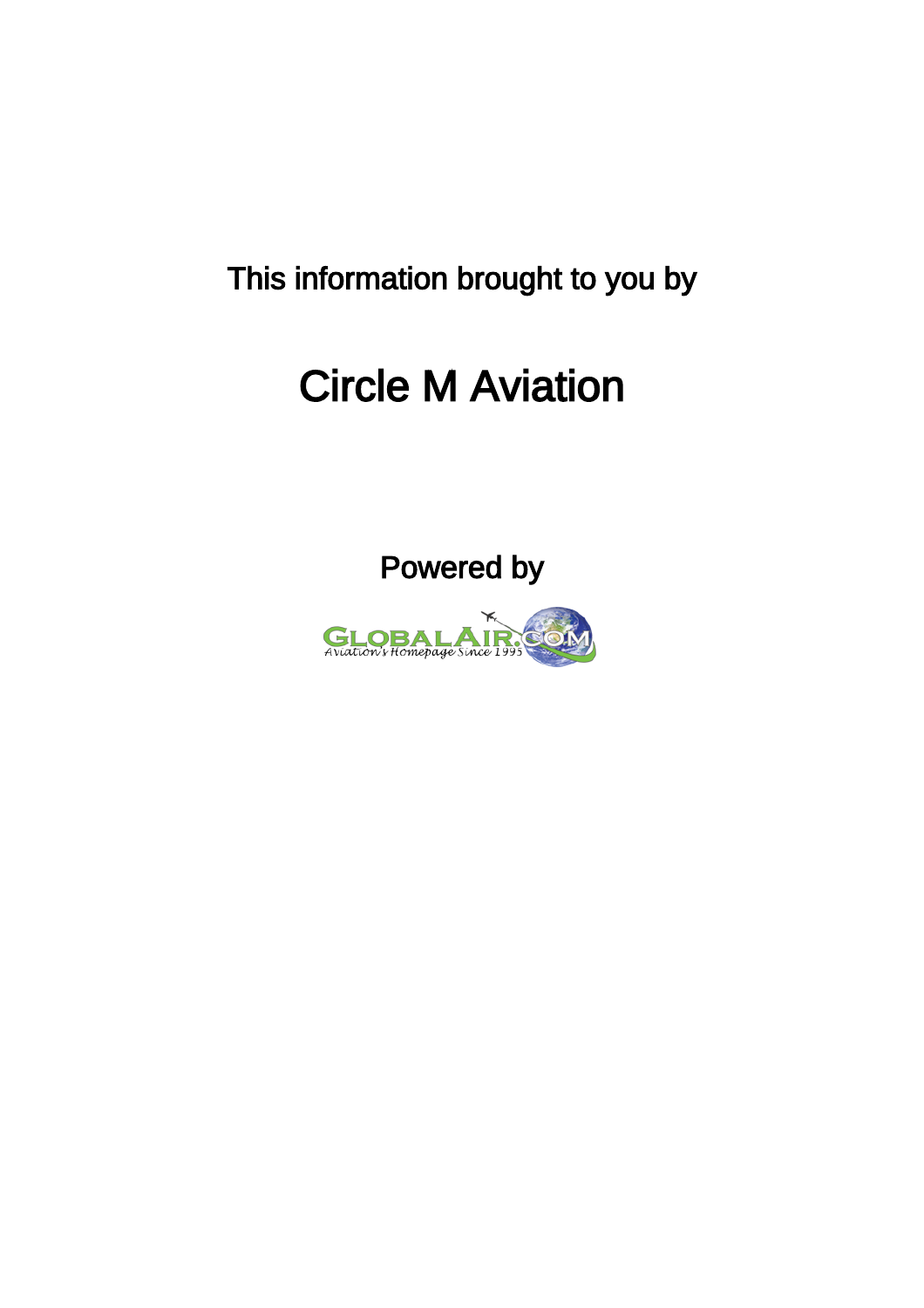Year

**1976**

Manufacturer

**CESSNA**

Model

**182P SKYLANE**

Serial Number

**18265086**

Registration #

**N7249S**

Condition

**Used**

**Airframe**

Total Time

**6,604.4**

**Engine**

Engine 1 Time

**227 SMOH**

Engine TBO

**2,000**

Engine Trial

**227 Trial - Since Victor "Black Edition" Overhaul - July 2020 10 Hours – Since "IRAN inspection " by Victor – due to start with towbar attached.**

**Props**

Prop Notes

**10 Trial Since New 2 Blade McCauley Propellor**

**Avionics**

Avionics/Radios